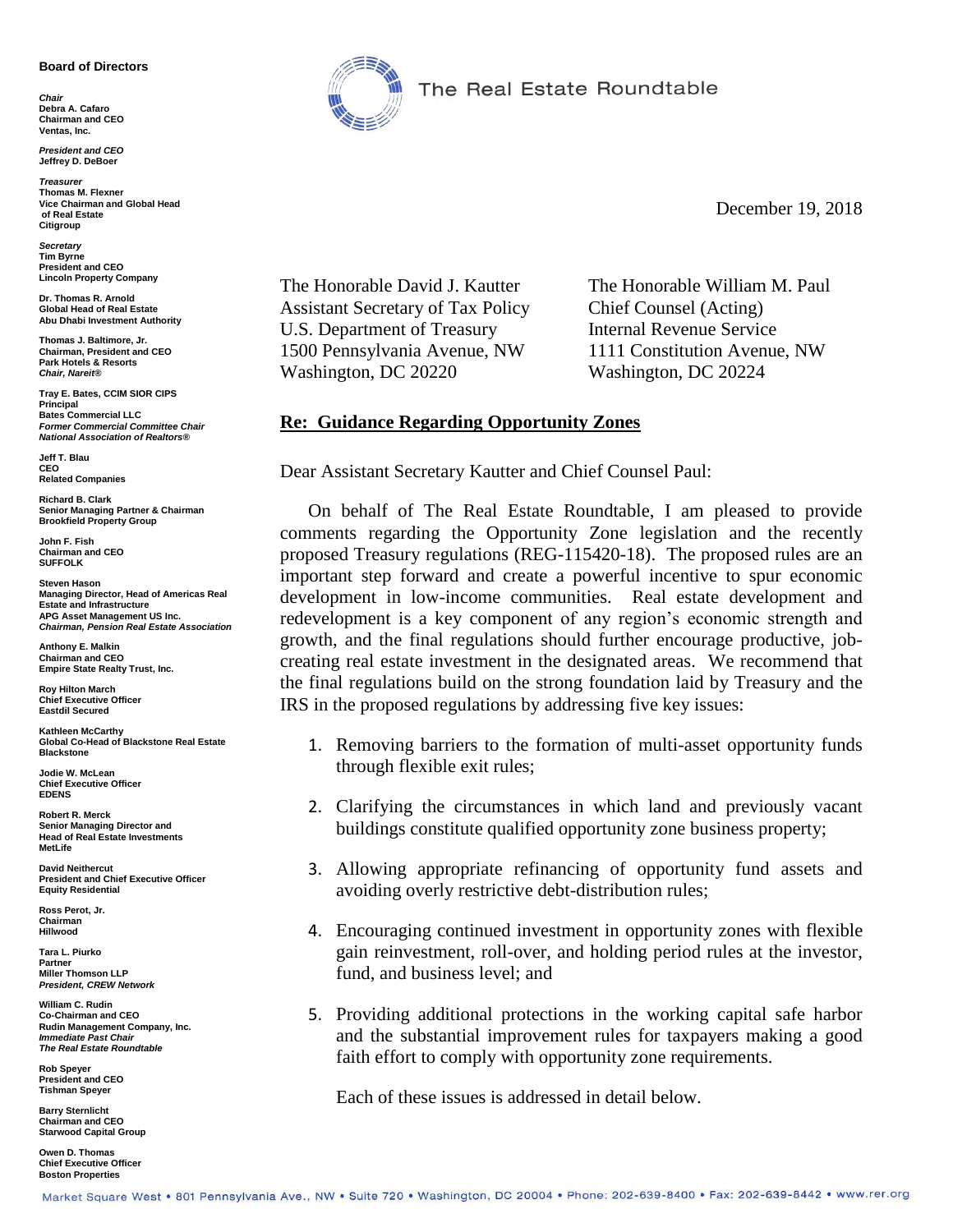December 19, 2018 Page 2

### **1. Remove barriers to the formation of multi-asset opportunity funds through flexible exit rules**

Investors want the ability to invest in opportunity funds that can spread risk by owning a broad range of properties and businesses in low-income communities. Under the proposed rules, a qualified opportunity fund (QOF) with multiple business holdings could not sell assets individually and allow investors to capture the tax benefit (the exclusion of gain) on the fund's appreciation with respect to the assets sold. In contrast, a typical real estate fund will invest in several properties, and the fund manager may dispose of properties one by one, passing the benefits on to its investors sale by sale. The ability to sell properties individually maximizes the value of fund assets in the marketplace, thus making the fund more attractive to potential investors.

Section 1400Z-2(c) requires the sale of an interest in a QOF ("Fund Interest Sale Requirement") to obtain the 10-year basis step-up for investors. Under section 1400Z-2 and the proposed regulations, the basis step-up and consequent gain exclusion would not apply to the sale of a single asset by a multi-asset fund (subject to the discussion below regarding corporate liquidations), even if all the investors held their interests in the fund for at least 10 years. The restrictive exit requirements that apply to multi-asset opportunity funds thus impede their ability to attract and pool capital for investment.

To address these concerns, we recommend that the final regulations include at least one of the following options:

- a. Extend the partnership division concept to QOFs by allowing a QOF to divide into multiple QOFs and permitting the spin-off of a single property held in a multi-property QOF to a QOF with only one asset. This modification would allow a QOF to freely dispose of the interests in the QOF holding a single asset if the purchaser wanted to acquire only that asset;
- b. Permit the sale of tracking interests in a QOF that track the performance of a specific property. The sale of the tracking interest would be treated as the partial sale of an interest in a QOF, allowing existing investors who have held an interest in the QOF for 10 years to capture the tax benefit (the exclusion of gain) with respect to appreciation on such property, despite the subsequent distribution of the underlying property (or interests in the special purpose entity owning the property) to the purchaser of the tracking interests; or
- c. Allow a basis step-up in property inside a property subsidiary of a QOF upon a sale of such property if the partner in the QOF has held its interest for 10 years. The effect would be similar to a section 754 adjustment for eligible partners who meet the 10-year requirement. The rule would treat a distribution by the QOF of the proceeds of the sale of the property inside the QOF as the partial sale of an interest in the QOF. As a result, the investor receiving the distribution would meet the Fund Interest Sale Requirement, and would benefit from the 10-year basis stepup in its interest in the QOF.
- d. Permit the use of intermediary entities, such as so-called "feeder funds", that aggregate deferred capital gain from taxpayers and then, in turn, invest in one or more QOFs. This solution would provide scalability and allow fund managers to operate similar to a traditional real estate fund. Nothing in section 1400Z-2 specifies that a taxpayer must invest *directly* in a QOF, as opposed to indirectly through an intermediary feeder partnership. Rather, the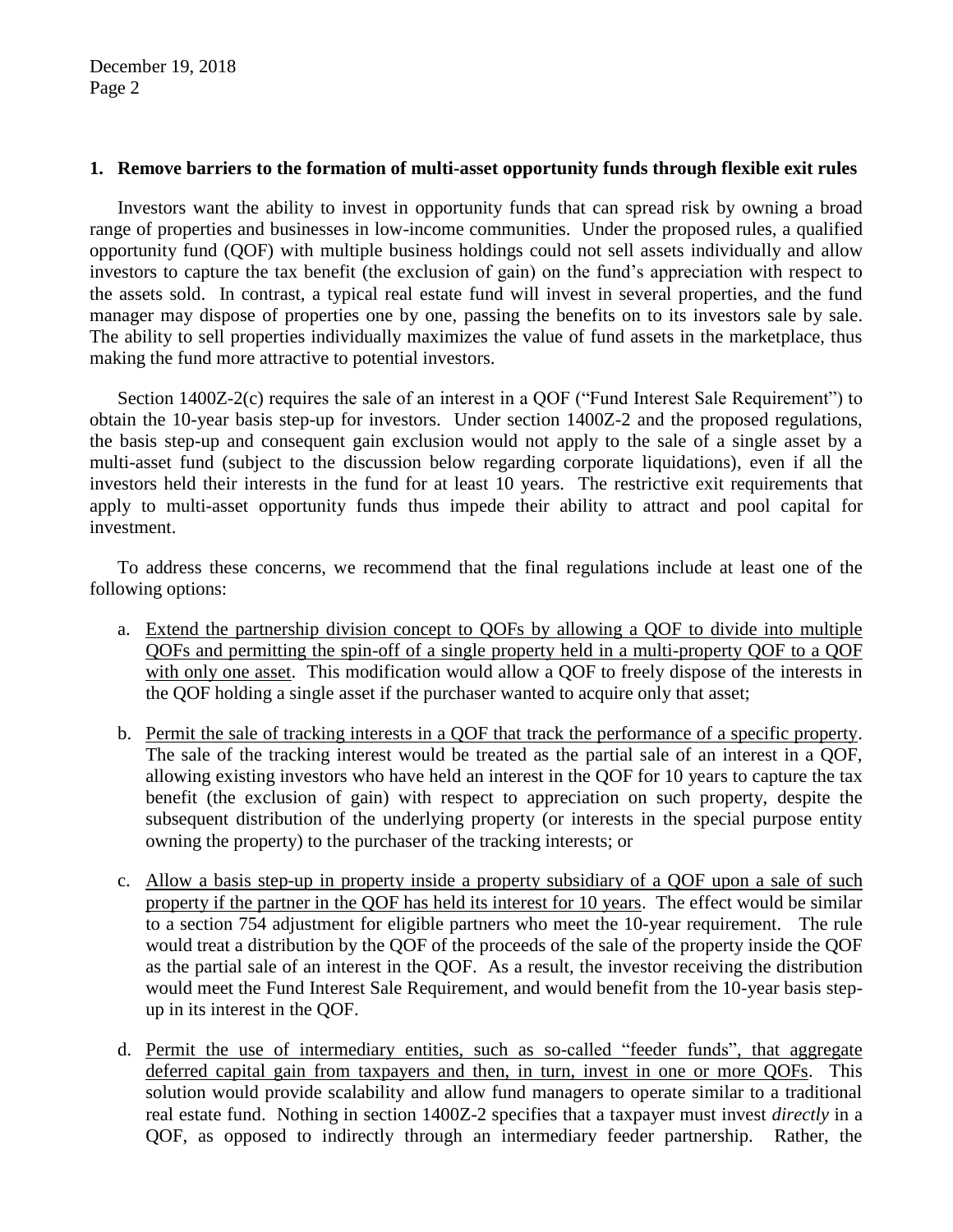requirements of the statute are that the taxpayer must: (1) have eligible gain, and (2) invest the gain in a QOF during the applicable 180-day period following recognition of the gain. Treasury has previously issued regulations under section 1045 that expressly allow the use of an intermediate partnership to acquire property in order to defer gain under an analogous statutory scheme. *See* Treas. Reg. § 1.1045-1(a).

Authorizing the use of one or more of the options described above would unlock capital for investment in low-income communities by addressing the exit issue confronting multi-asset opportunity funds, and would do so in a manner that is consistent with the statutory requirements of section 1400Z-2.

# **2. Clarify the circumstances in which land and previously vacant buildings constitute qualified opportunity zone business property**

Treatment of land. Final regulations should confirm that land is qualified opportunity zone business property provided the building built on the land is qualified opportunity zone business property. The final regulations should not treat land as disqualified property for purposes of the 90 percent opportunity fund asset test and the 70 percent opportunity zone business test simply because it was acquired by an entity before January 1, 2018 or it was acquired from a related party. As long as a major investment is undertaken prospectively (in the form of new construction or a substantial improvement of the property), it should not matter whether the owner of the underlying land is (a) a new and unrelated party, (b) an investor related to the prior owner, or (c) a long-time owner of the property. The proposed regulations and accompanying guidance already distinguish between land and structure for purposes of the substantial improvement test—a distinction that is appropriate since land, even when acquired from an unrelated taxpayer after December 31, 2017, can never satisfy the original use requirement. Moreover, unlike other tangible assets, taxpayers generally do not seek to increase the tax basis of tangible property through substantial land improvements. Rather, the real estate is put to productive use through new construction or substantial improvements to buildings located on the land. Treating land as qualified property provided the QOF is constructing new or substantially improved structures on the land will encourage the development and modernization of otherwise languishing real estate located in opportunity zones.

To prevent potential abuse, the regulations could include a requirement that improvements to buildings located on the land exceed two times the value of the land in order for the land to qualify as opportunity zone business property. The rule would ensure that a property owner could not build a shack or other inexpensive structure on a parcel of land solely for the purpose of treating the land as qualifying property.

Alternatively, the regulations could clarify that the nondepreciable land underlying a qualifying structure is neither "good" or "bad" property for opportunity zone purposes, but excluded from the 90 percent and 70 percent asset tests altogether. We believe a flexible approach to how the final regulations treat the acquisition and ownership of land will be a key factor in opportunity zones' ability to attract capital and jobs to low-income communities.

Original use requirement. The regulations should also provide an 80-20 rule that clarifies that if a property owner improves an existing structure, and the value of the structure before the improvements is 20 percent or less than the value after the improvements, the improved structure will be deemed to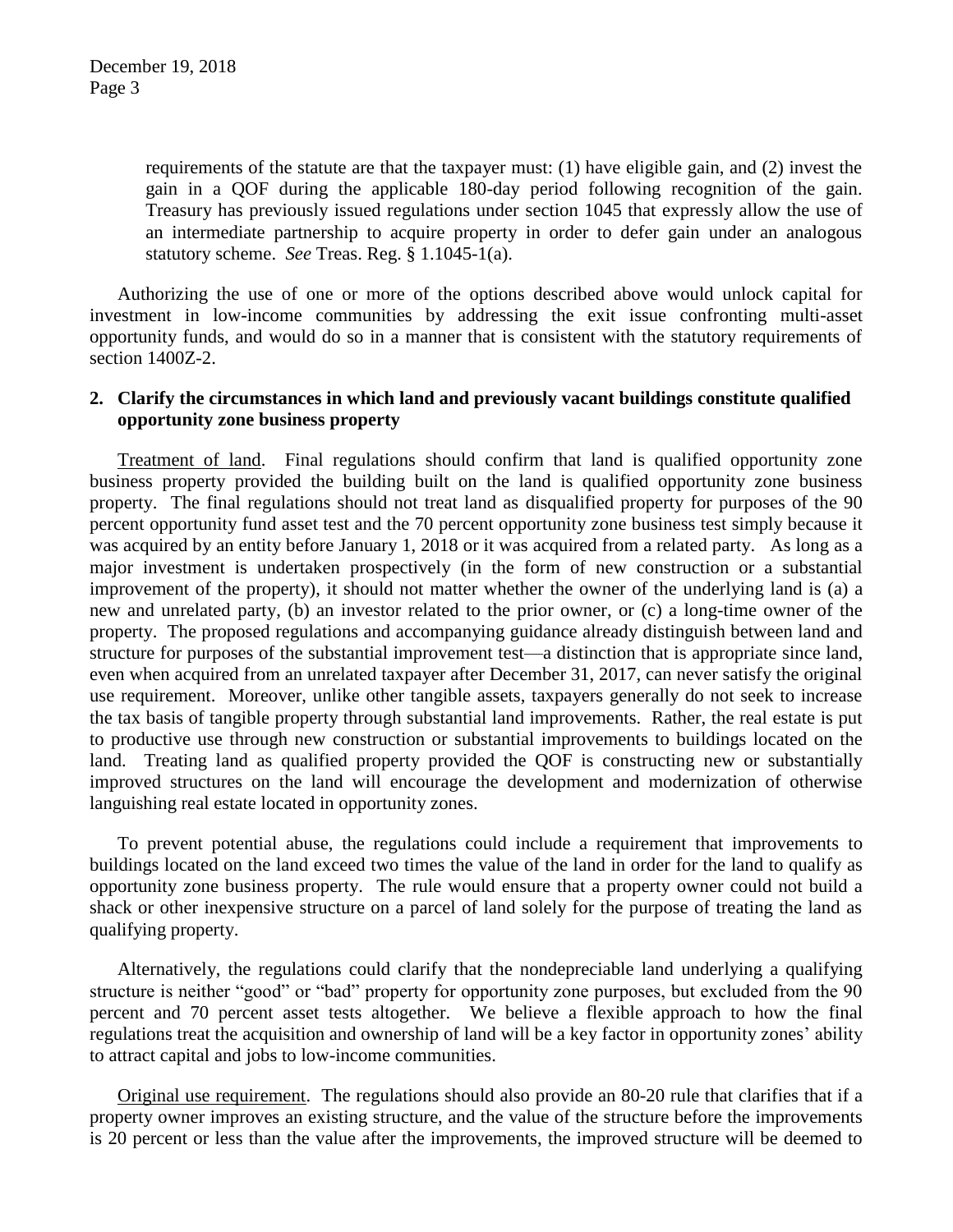meet the original use requirement of the opportunity zone statute. Existing tax law supports treating tangible personal property as placed in service anew provided the retained (or used) component property is valued at less than 20 percent of the value of refurbished property. *See* Rev. Rul. 68-111, 1968-1 C.B. 29 (holding that a railroad locomotive was new section 38 property where the cost of used materials and parts was not more than 20 percent of the total cost of materials and parts used in constructing it) and Rev. Rul. 94-31, 1994-1 C.B. 16 (holding that a wind facility qualifies as originally placed in service even though it contains some used property, provided the fair market value of the used property is not more than 20 percent of the facility's total value (the cost of the new property plus the value of the used property).

Final regulations should make clear that this 80-20 rule applies in the context of substantial improvements made to buildings where such additions to the basis of existing structures are four times greater than the value of the of the used or retained components. This will encourage even greater investment to repurpose and refurbish existing buildings located in an opportunity zone without first requiring the sale of such property to an unrelated party. Application of the 80-20 rule also would eliminate the need for a pre-2018 property owner in an opportunity zone to tear down an existing structure in order for its replacement structure to qualify as opportunity zone business property.

The final rules should also clarify that a building located in an opportunity zone, if vacant for one year or more, is treated as put to its original use when it is placed in service by an opportunity fund. The purpose of opportunity zones is to spur jobs and economic growth in underserved communities. Putting vacant buildings back in service revitalizes surrounding areas and strengthens communities. Such activities will always involve some level of new investment in the structure, even if it does not meet the doubling of basis required to comply with the substantial improvement test.

# **3. Allow appropriate refinancing of opportunity fund assets and avoid overly restrictive debtdistribution rules**

In order for opportunity funds to attract the capital needed to spur economic growth in low-income communities, investors need assurance that the funds will not be subject to overly restrictive limits on traditional and customary refinancing transactions. Debt distribution rules that result in gain recognition, loss of QOF status, loss of the 5-year and 7-year basis step-ups, or loss of the 10-year basis step-up, would negatively impact capital formation and the success of the opportunity zone program.

Final regulations should clarify that QOFs can refinance opportunity zone assets and distribute proceeds without triggering recognition of the deferred gain, provided the refinancing does not reduce the fair value of equity in the QOF interest below the level of the original deferred capital gain. The rules should permit refinancing on the increase in value of the deferred gain contribution (with an administrative safe harbor for growth supported by a third-party appraisal). A distribution, however, would be subject to the general rules of Subchapters C and K, as the case may be. A partnership should be permitted (or required) to revalue its capital accounts under Treasury Regulation section  $1.704-1(b)(2)(iv)$  to properly reflect the economics of such a refinancing and distribution. A rule that requires QOFs to retain equity value equal to the initial deferred amount would represent a balanced approach—ensuring the program leads to long-term, patient investment in low-income communities while also allowing opportunity funds to compete for capital with traditional real estate funds that are not subject to debt distribution restrictions.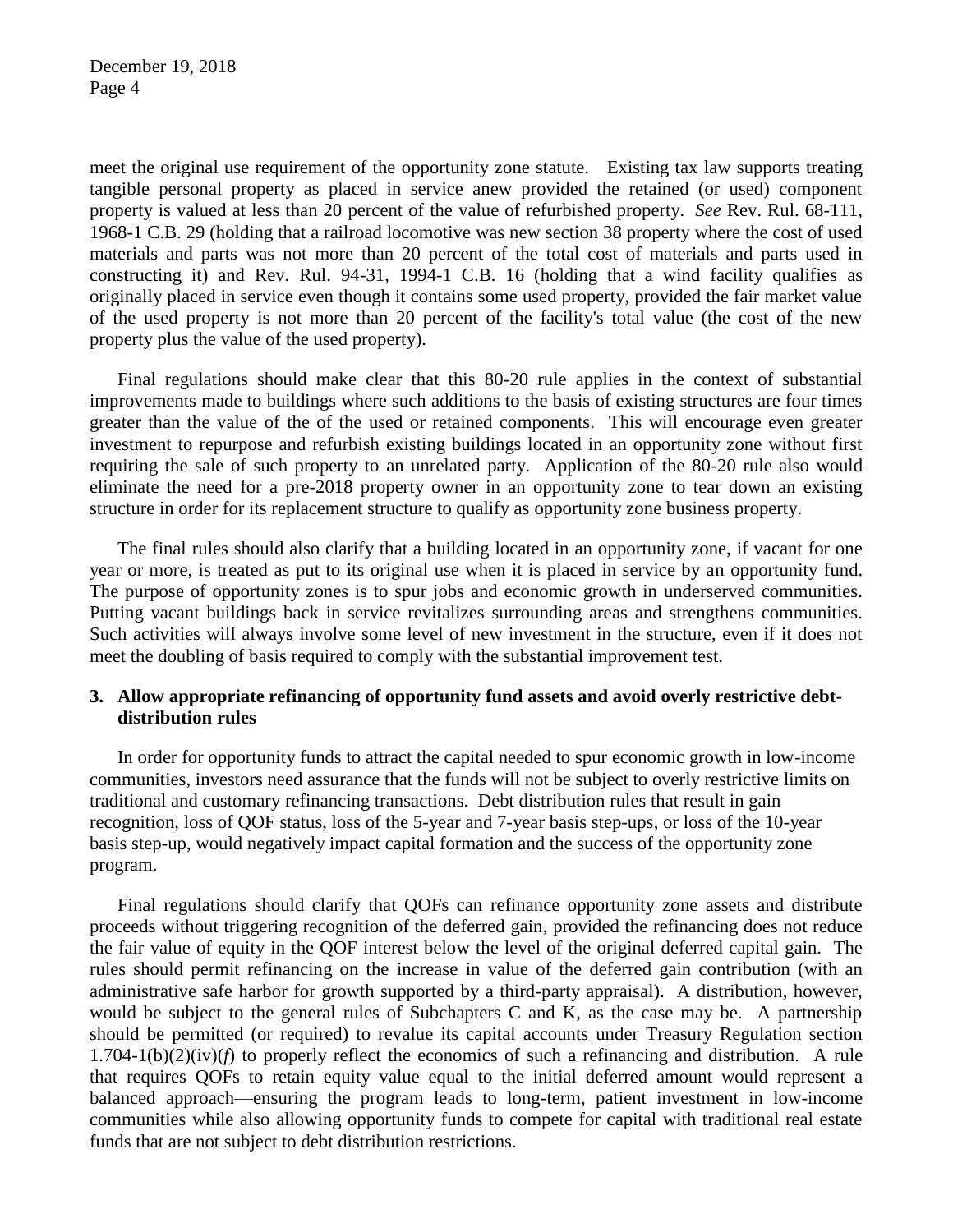December 19, 2018 Page 5

At a minimum, the final rules should allow refinancing distributions to facilitate investors' payment of deferred capital gains tax due at the end of 2026. The lock-up of capital gain in a QOF without the clear ability to receive a distribution from the QOF when the tax is owed at the end of 2026 is a significant disincentive to investment in opportunity funds.

We encourage Treasury to reject any rule that would limit debt distributions to operating income or net earnings. Such a rule would make opportunity funds significantly less attractive to prospective investors than traditional real estate funds and reduce the potential for opportunity zones to have a transformative impact on low-income communities.

### **4. Encourage investment in opportunity zones with flexible gain reinvestment, roll-over, and holding period rules at the investor, fund, and business level**

In the proposed regulations, Treasury indicated or implied that it would address gain reinvestment, roll-over, and holding period issues in forthcoming guidance. Treasury has ample authority to address these subjects in a manner that would spur greater investment.

Tacking of holding period. First, the final regulations should clarify that if an investor sells its QOF interest and reinvests in another QOF within 12 months of the sale, the investor is allowed to tack on the investor's holding period of the old investment for purposes of the five, seven, and 10-year rules for the new investment. Here, the key point is that the investor's capital remains committed to opportunity zone investment. This is consistent with the proposed rule deferring gain recognition when an investor sells a QOF interest and reinvests in another QOF.

Sale of property/reinvestment of proceeds by a QOF. Second, the final regulations should provide reinvestment rules that allow sales of property owned by a QOF without recognition of gain at the fund or investor level, provided the QOF reinvests in qualifying opportunity zone property within 12 months. A similar 12-month rule applies for purposes of the new markets tax credit. In addition, the sale and reinvestment by the QOF should not affect the holding period for the investor's QOF interest.

Flexible reinvestment rules will contribute to a more efficient market, with capital flowing to its best use, and will encourage investors and funds to remain committed and invested in the designated communities.

# **5. Provide additional protections in the working capital safe harbor and the substantial improvement timetable for taxpayers making a good faith effort to comply with opportunity zone requirements**

The proposed rules requested comments on the adequacy of the 31-month working capital safe harbor, ancillary safe harbors that protect a business during the working capital period, and whether there is a statutory basis for any additional relief. The proposed working capital safe harbor is a major, positive development in the rulemaking that will allow opportunity funds (particularly, single-asset funds) to move forward with meaningful real estate projects in low-income communities. However, notwithstanding the proposed safe harbor, the 90 percent asset test will continue to present major challenges for funds that seek to raise and pool blind capital for diversified investments without identifying specific projects in advance. Thirty-one months is a short and challenging period for largescale, ground-up real estate development, even once a QOF has identified a specific property for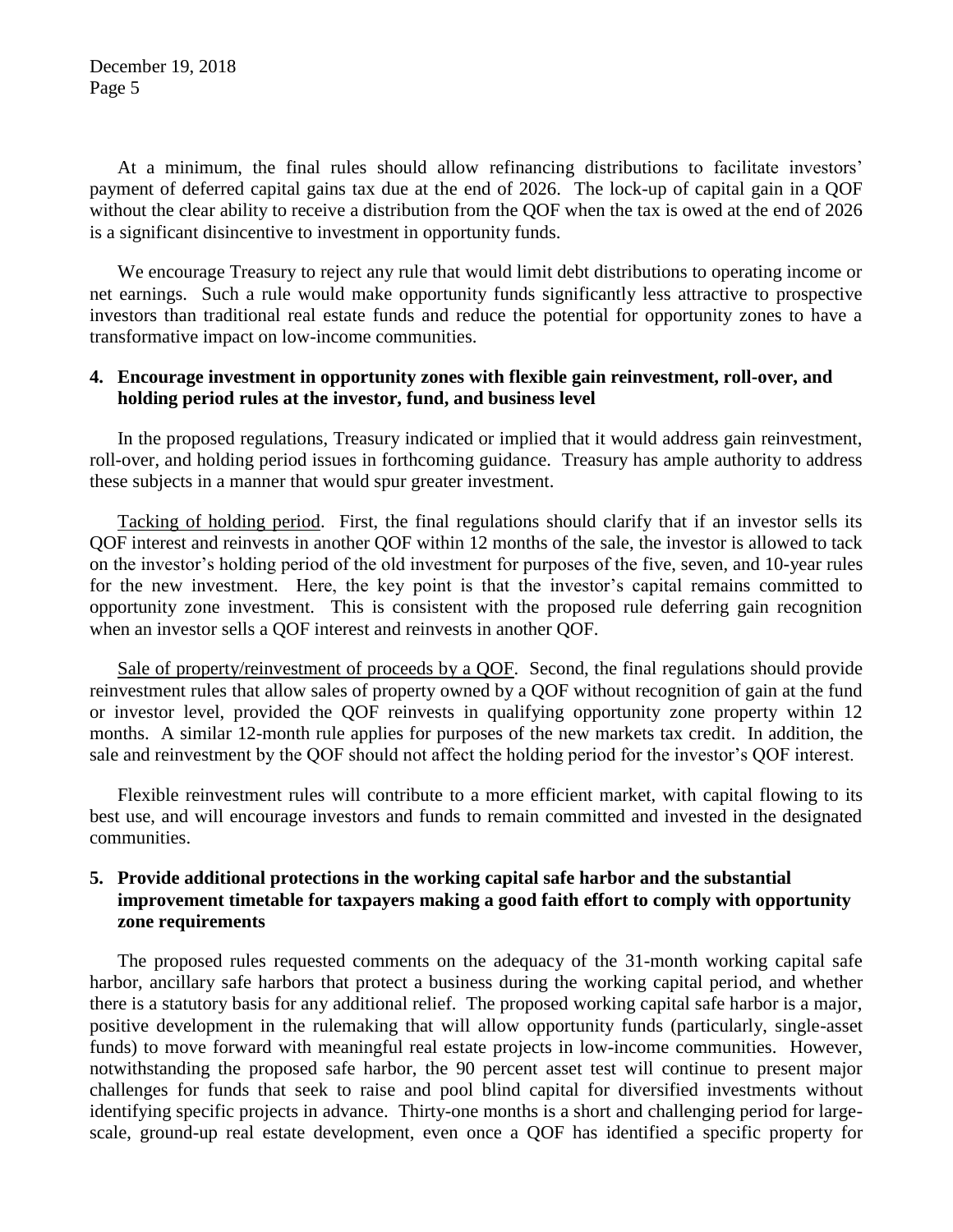improvement. Yet, many funds may seek to raise capital prior to identifying all intended investments. Unforeseen delays related to zoning, permitting, and other factors often cause well-intentioned projects to take longer than anticipated. In order to encourage the pooling of blind capital from diverse sources for broad-based, diversified opportunity funds, the final rules should provide taxpayers with additional flexibility. Fortunately, Treasury has ample statutory authority to do so in the grant of regulatory authority found in section  $1400Z-2(e)(4)(A)$ .

Time extensions for unforeseeable delays. Final regulations should clarify that, notwithstanding the 31-month working capital safe harbor and 30-month substantial improvement period, taxpayers can extend these periods due to extenuating circumstances outside the taxpayer's control. The IRS and Treasury have provided such relief in the energy credit area under section 45, which take into account a taxpayer's continuous efforts to complete construction of a qualifying energy facility based on the relevant facts and circumstances. Under the guidance, a taxpayer can still satisfy the continuous efforts requirement if there are certain disruptions that are beyond the taxpayer's control that affect the continuity of the construction. Examples of such disruptions include: severe weather, natural disasters, licensing and permitting delays, labor stoppages, financing delays of less than six months, delays caused by federal or state agencies, supply shortages, the presence of endangered species, and the inability to acquire specialized equipment. IRS Notice 2013-29. Allowing an extension of these periods due to unforeseeable or unanticipated factors would promote greater investment and economic development in opportunity zones by removing a major source of tax risk and investor uncertainty. Such guidance would recognize the real world realities of complex real estate projects while allowing opportunity zone investors to move forward, in good faith, with major investments in low-income communities.

In addition, the final regulations should clarify that the working capital safe harbor also extends to a QOF, not just a qualified opportunity zone business. Limiting the working capital safe harbor to lower-tier entities will force complex and unnecessary tax structuring that serves no recognizable policy purpose. Providing a working capital safe harbor at the fund level will facilitate the pooling of capital from diverse sources for investment in opportunity zones.

We also recommend that Treasury clarify that the working capital safe harbor applies to all projects expected to qualify as an opportunity zone business, whether the schedule begins with the purchase or other acquisition of non-qualifying land (*e.g*., land acquired from a related person or contributed to an entity operating the opportunity zone business). As such, the final regulations should clarify that such land does not prevent the opportunity zone business from qualifying during the 31-month safe harbor period.

Lastly, we recommend that Treasury clarify proposed regulation section  $1.1400Z-2(d)(5)(iv)(C)$  to allow a QOF to make reasonable changes (consistent with the development of real estate projects) to a written plan described in paragraphs  $(d)(5)(iv)(A)$  and  $(B)$ . The clarification would recognize that complex challenges and uncertainties inevitably arise when developing large real estate projects – including those related to zoning, regulatory, and environmental issues – and taxpayers need flexibility to make necessary adjustments.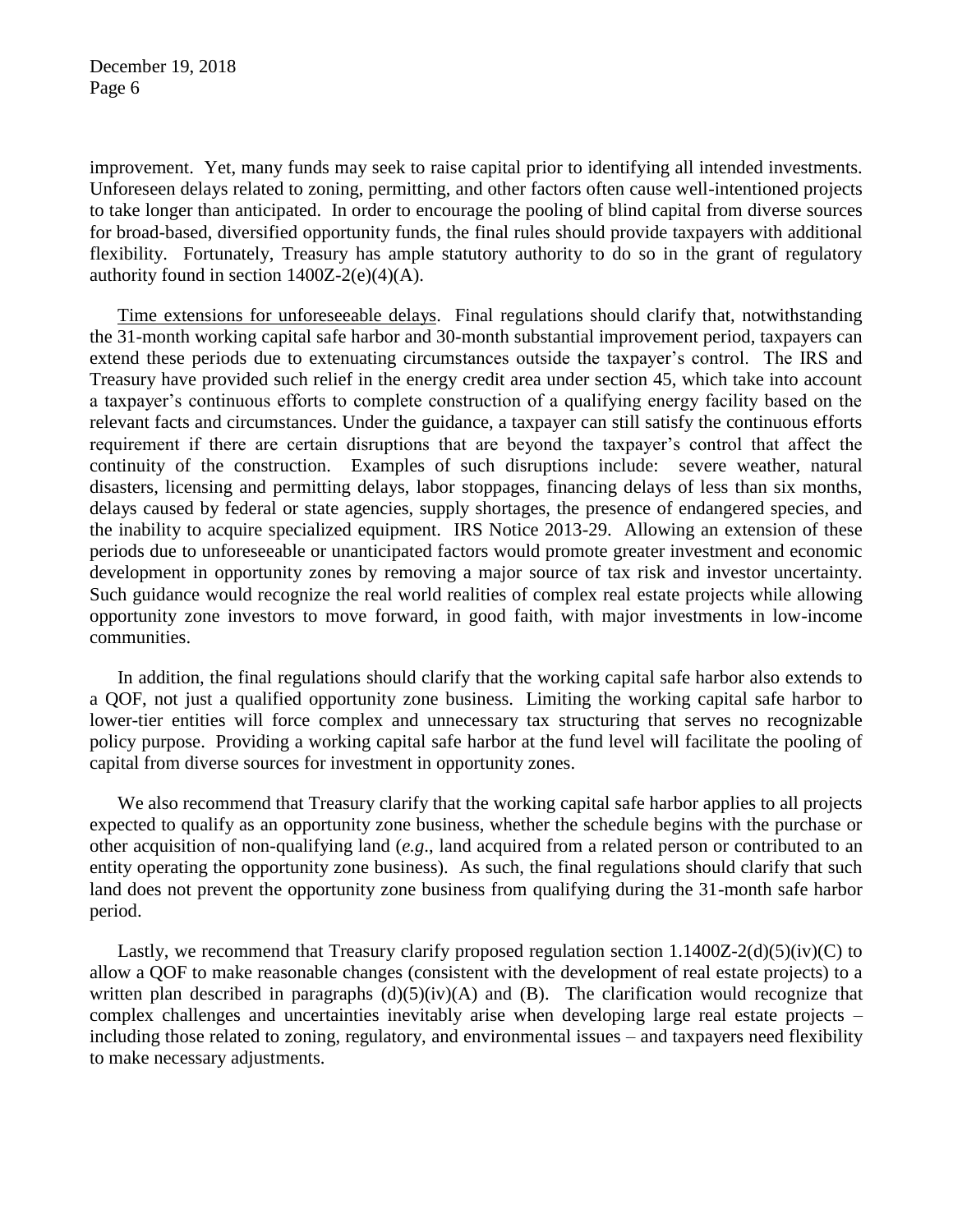December 19, 2018 Page 7

#### Additional issues:

- **Reporting requirements**. The conference report directs Treasury to report annually to Congress on the opportunity zone incentives beginning five years after enactment. In addition to assessing the impact of investments on job creation, poverty reduction, and new business starts, as provided in the legislative history, we encourage Treasury to consider the aggregate impact of investments on the overall health and wellbeing of targeted communities. A thorough assessment of opportunity zone investments should consider their impact on: (a) the local tax base and its capacity to finance critical public needs, such as education and public safety; (b) the surrounding infrastructure, such as investment in roads and public transit; and (c) economic opportunity and the ability to attract and retain small businesses and other employers. For example, new real estate development creates both temporary and permanent jobs, while also creating the built spaces and surrounding infrastructure needed to attract start-ups, small businesses, and employers of all sizes to a community.
- **Community Reinvestment Act**. We encourage the Treasury Department to work with federal agencies to coordinate and harmonize opportunity zone incentives with other regulatory regimes that encourage investment in low-income communities. Guidance under the *Community Reinvestment Act*, for example, provides that federal agencies will presume that certain investments in new markets tax credit-eligible community development entities are community development activities that promote economic development. *See* Interagency Questions and Answers Regarding Community Reinvestment  $\S$  \_\_.12(g)(3) – 1 (2016), 81 Fed. Reg. 48505, 48526 (July 25, 2016). Treasury should work with the Federal Reserve Board of Governors and the Federal Deposit Insurance Corporation to issue similar guidance clarifying that an opportunity zone investment presumptively qualifies for credit under the *Community Reinvestment Act*.
- **Partnership liabilities and gain eligible for exclusion**. Treasury regulations should clarify that all gain (including gain attributable to depreciation and losses allocated over the holding period) is excluded upon the sale of the QOF interest, not just the post-investment appreciation. Under Treas. Reg.  $\S$  1.1001-2(c), the amount realized on a sale of the QOF partnership interest includes the selling QOF member's share of the QOF's liabilities. The stepup to fair market value (FMV) after 10 years presumably excludes a partner's share of partnership debt and arguably creates a gain equal to the selling QOF member's share of the QOF's liabilities.

For example, assume an individual invests \$100 of eligible capital gain into a QOF, which then borrows \$200 and develops an asset with the \$300. The investor receives losses (including depreciation deductions) of \$250 over a  $10<sub>+</sub>$  year holding period, at which time the interest is worth \$600 (net of the \$200 liability). The investor is treated as receiving proceeds of \$800 (\$600 FMV + \$200 Relief of Liability) and has a basis of \$50 (negative tax capital of \$150 + \$200 liabilities), for a realized gain of \$750. It is not clear under the proposed regulations whether the investor would be entitled to increase in basis to its net FMV, which is \$600, or its gross FMV, which is \$800. If only \$600, the investor would be treated as receiving \$800 of proceeds and arguably would be required to recognize \$200 of gain (*i.e*., the amount of the liabilities allocated to investor). Such result is inconsistent with the legislative intent to exclude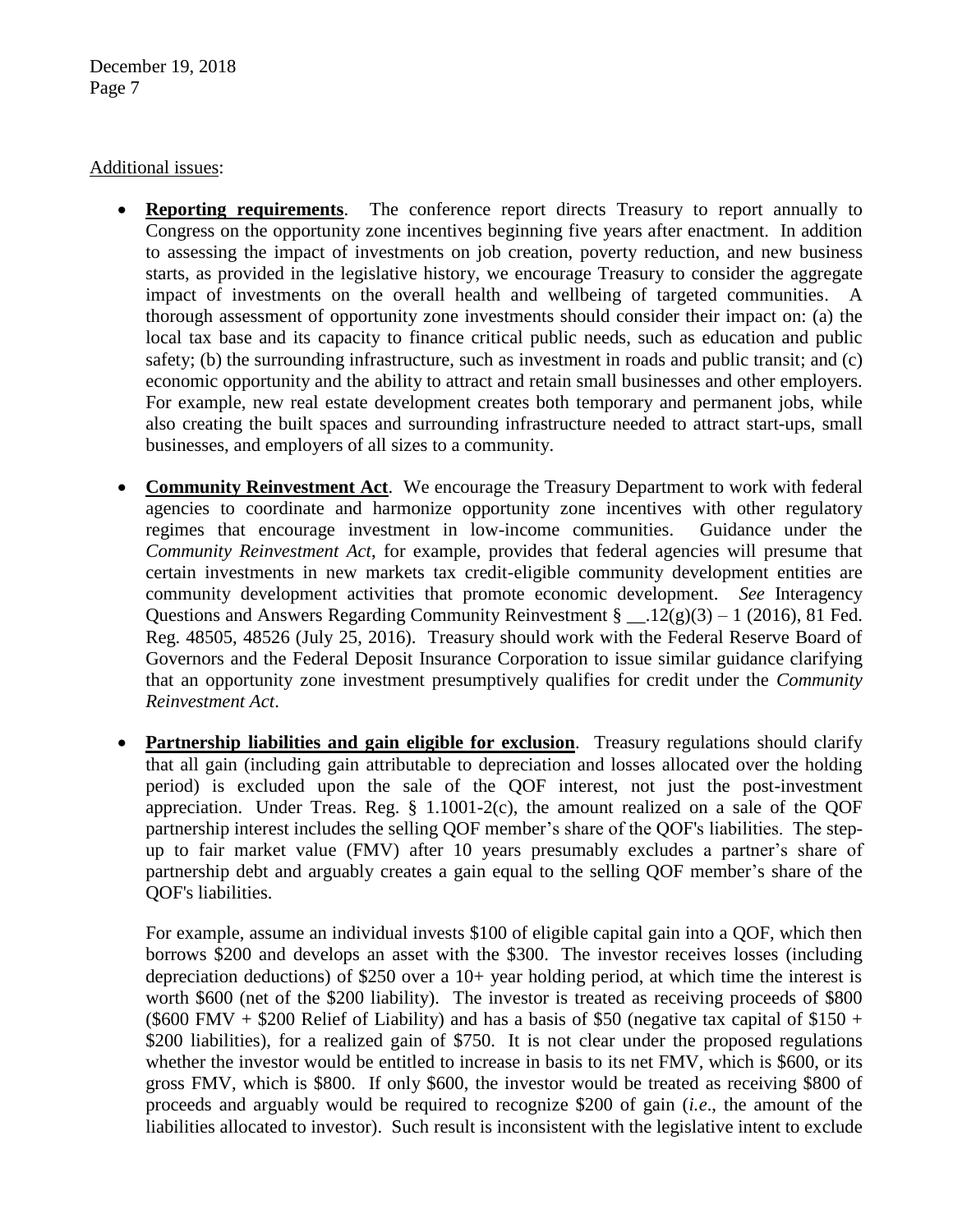all gain when an investor sells his or her QOF interest after 10 years. If clarified to be net FMV, it may lead taxpayers to avoid investing in QOFs structured as partnerships.

 **Deferral of section 1231 gain**. The proposed regulations define gain eligible for deferral in a QOF as gain that "is treated as capital gain for federal income tax purposes." Section 1231 governs the tax treatment of gain on the sale or exchange of non-inventory depreciable and real property held for more than one year and used in a trade or business. To the extent that section 1231 gains offset section 1231 losses (including non-recaptured net section 1231 losses for the preceding five taxable years), such gain is treated as capital gain for tax purposes. The determination of whether section 1231 gain is capital gain is made at the partner, rather than partnership, level. As a result, the regulations may prevent partnerships from deferring recognition of section 1231 gain through a direct investment of the gain by the partnership in a QOF.

Moreover, the majority of publicly traded REITs utilize the umbrella partnership (UPREIT) structure. In the UPREIT structure, the REIT owns a majority interest in an operating partnership (OP), and the OP owns and operates real property. Outside investors own the remaining OP interests. Generally, the UPREIT structure precludes the REIT partner from making an investment outside the OP unless it is contributed subsequently to the OP. An investment of the REIT partner's allocable section 1231 gain of the OP in a QOF, followed by a contribution of the QOF interest to the OP, may trigger taxation of the deferred gain. Similar to the former District of Columbia section 1400B tax incentive, and in order to promote capital investment in opportunity zones, Treasury should modify the proposed regulations to clarify that eligible gain includes gain from the sale or exchange of a capital asset or property used in the trade or business (as defined in section 1231(b)). *See* I.R.C. § 1400B(e)(1).

 **REIT capital gain dividends and the 180-day deferral period**. Generally, under the proposed regulations, a taxpayer has 180 days from the date of gain recognition to defer the gain by investing in a QOF. An example in the regulations indicates that the 180-day time period for REIT shareholders to invest capital gain dividends begins at the time the dividend is paid. However, a REIT may only declare a capital gain dividend on its net capital gain, and there is generally no way for a REIT to determine if a dividend will be eligible until the end of the taxable year (when the REIT aggregates all of its gains and losses). Moreover, a REIT dividend is not treated as a capital gain dividend unless it is designated as a capital gain dividend by the REIT, which can occur up to 30 days after the close of the REIT's tax year. As a result, the REIT shareholder may not know whether the distribution is taxable as ordinary income, a return of capital, or a capital gain dividend until this time. Left unchanged, a significant share of REIT capital gain distributions could be ineligible altogether for investment in opportunity zones. An additional amount of REIT capital gain distributions would be subject to a deferral period that is significantly shorter than the intended 180 days. To address these concerns and promote investment in opportunity zones, the final regulations should clarify that the 180-day period for deferral and reinvestment of a REIT capital gain dividend in a QOF begins on the date that is 30 days after the end of the REIT's taxable year.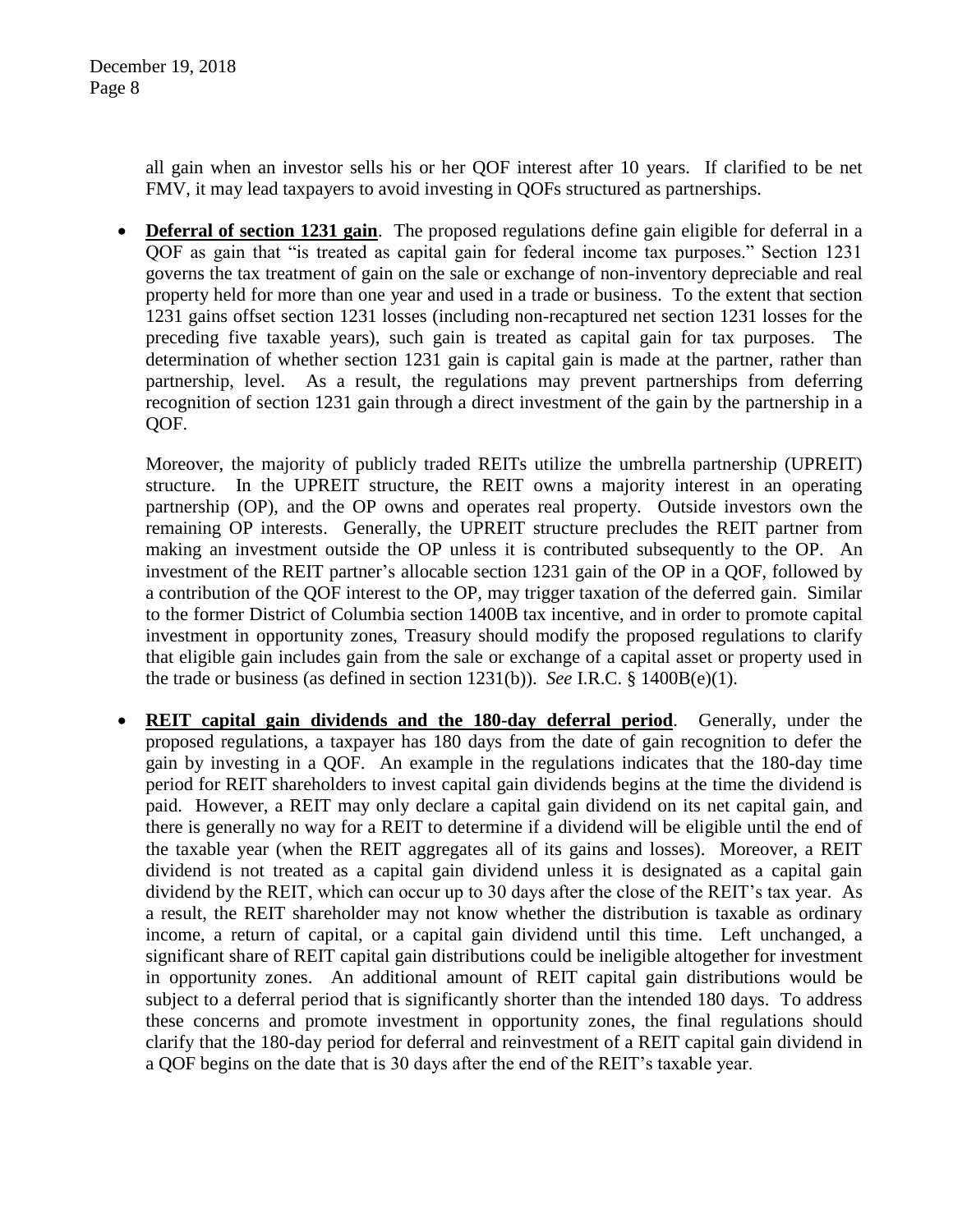$\overline{a}$ 

- **Active conduct test**. We recommend that the final regulations implement the opportunity zone active trade or business requirement in a manner similar to new markets tax credit (NMTC) active conduct test. An opportunity zone business must derive at least 50 percent of its total gross income from an active trade or business. A nearly identical requirement applies to a "qualified active low-income community business" eligible for tax-preferred investments under the NMTC. I.R.C. §  $45D(d)(2)(A)(i)$ . Under Treasury regulations implementing the NMTC active conduct test, an entity is treated as engaged in the active conduct of a trade or business if, at the time of investment in the entity, the investor "reasonably expects that the entity will generate revenues . . . within 3 years after the date the investment or loan is made." Treas. Reg.  $§$  1.45D-1(d)(4)(iv)(A). An accompanying example refers to an investment in an entity that will own and operate a shopping center to be constructed in a low-income community. The entity has no revenues, but the investor reasonable expects that it will generate revenues 18 months in the future. The business is treated as engaged in the active conduct of a trade or business of purposes of the NMTC active conduct test. Application of the NMTC standard would eliminate the need for a new and complicated test, and would eliminate a potential source of uncertainty that could deter investment.
- **Self-constructed property**. Self-constructed property should be deemed to satisfy the requirement that qualified opportunity zone business property be acquired by purchase (as defined in section  $179(d)(2)$  after December 31, 2017 provided the QOF or qualified opportunity zone business acquiring the property began manufacturing, constructing or producing the property after December 31, 2017. For this purpose, Treasury should rely on the acquisition date definition for self-constructed property under former section  $168(k)(2)(A)(iii)(II)$ , which provides that if the construction of property begins after the required acquisition date, then such property may be qualified property even if there was a written binding contract in place to construct the property before the required acquisition date. *See* Treas. Reg. § 1.168(k)-1(b)(4)(iii).<sup>1</sup>

The regulations also define when construction begins. Construction of qualified property begins when physical work of a significant nature begins. Physical work does not include preliminary activities such as planning or designing, securing financing, exploring, or researching. The determination of when physical work of a significant nature has begun depends on the facts and circumstances. The regulations, however, provide a safe harbor that physical work of a significant nature has begun when the taxpayer incurs or pays more than 10 percent of the total cost of the property (excluding the cost of any land and preliminary activities).<sup>2</sup>

<sup>&</sup>lt;sup>1</sup> Under these rules, property that is manufactured, constructed, or produced for the taxpayer by another person under a written binding contract that is entered into before the manufacture, construction, or production of the property begins is considered to be manufactured, constructed, or produced by the taxpayer.

<sup>&</sup>lt;sup>2</sup> The preamble to the regulations acknowledges the hard cut-off date in the statute, but provides that for selfconstructed property (including self-constructed property constructed by another person under a written binding contract), the property still may be qualified property if construction begins pursuant to such contract after the applicable acquisition date, regardless of whether the contract was in existence on or before the applicable date.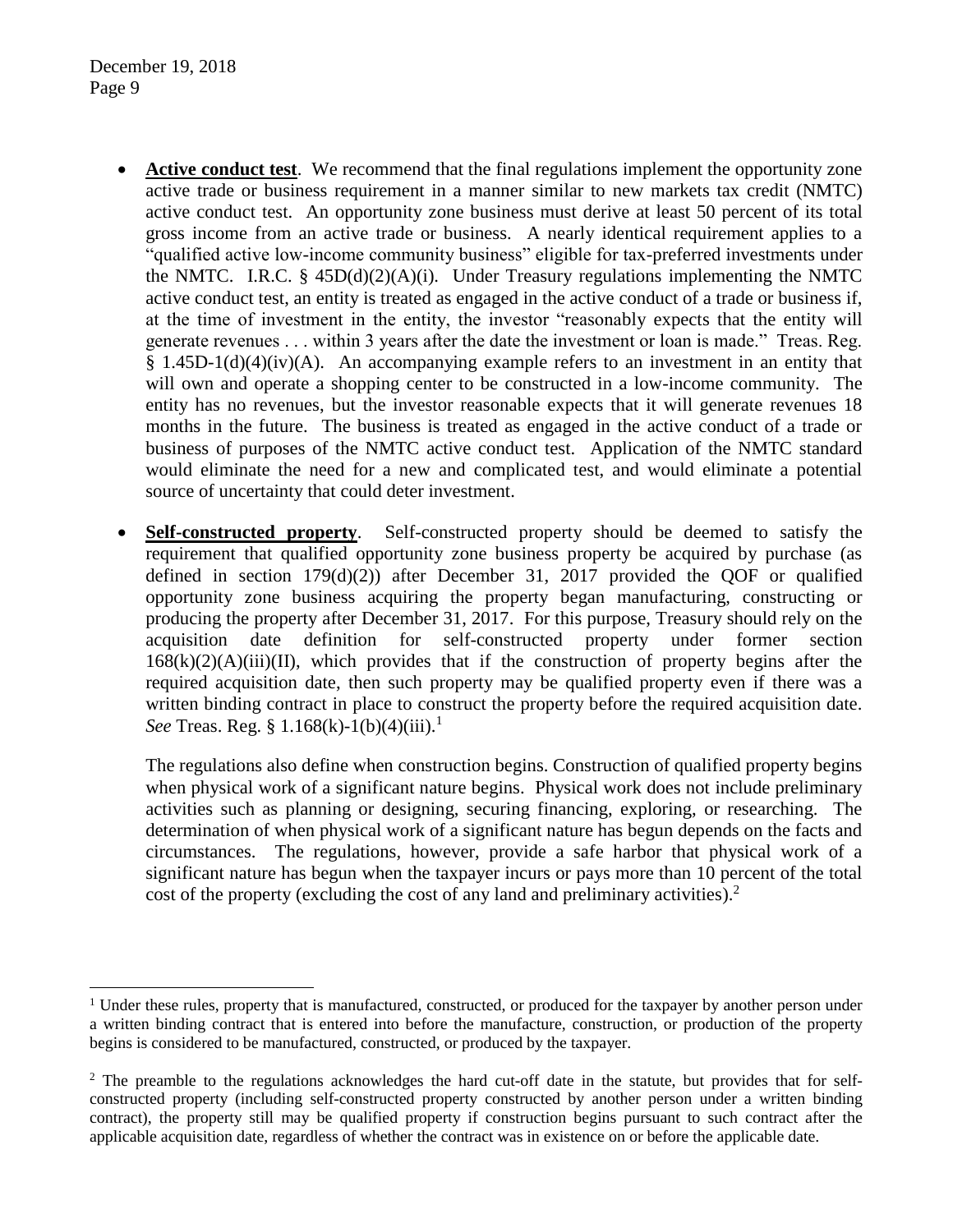- **Basis issues** The final regulations should clarify that customary section 752 and 704 rules apply to QOFs and their investors. For example, the regulations should provide that:
	- $\triangleright$  The section 752 basis rules are not modified and apply to a QOF and subsidiaries as they would with any other partnership under sub-chapter K, so that non-recourse debt and non-recourse allocations are allocated among the partners of a QOF and subsidiaries as currently provided in Subchapter, and
	- $\triangleright$  The respective deferred gain contribution percentage to a OOF of each partner of a OOF and subsidiaries is treated as a permissible significant partnership item percentage that can be used for allocating non-recourse deductions under Treas. Reg.  $1.704-2(e)(2)$  in that same ratio.
- **Transfers of units** The final regulations should clarify the following with respect to transfers of interests in a QOF:
	- $\triangleright$  If received in a non-recognition transaction, the transferee of the QOZ interest stands in the shoes of the transferor and may receive QOZ benefits (a step up in basis after five, seven, or 10 years using the holding period of the transferor),
	- $\triangleright$  If received in a taxable sale of a OOF fund interest, the purchaser should be eligible upon the QOF's making a section 754 election to step up the Purchaser's share of the QOF's basis in its property under section 743(b), as with any traditional partnership. The Purchaser having not deferred its gain under section 1400Z-2(a) would not be eligible for the step up after five, seven, or 10 years. That should not preclude the purchaser from stepping up its share of the QOF's assets,
	- $\triangleright$  Similarly, if the QOF makes a distribution in excess of basis in full or partial redemption of a partner's interest, the QOF should be eligible to make a section 754 election and step up the basis of its assets under section 734(b). Appropriate adjustments would be required to account for those partners eligible to step up their basis in the QOF after five, seven, or 10 years so as not to create an artificial loss, and
	- $\triangleright$  The regulations should provide that customary basis step-up rules at death apply.
- **Capital gain netting** The final regulations should clarify that:
	- $\triangleright$  An investment of capital gain is eligible if the taxpayer has both capital gains and capital losses (netting is not required), and
	- $\triangleright$  If the investor has both 1231 gains and 1231 losses, the investor can invest all the gains (not just the net 1231 gain).
- **Leased property**. The final regulations should clarify that leased property is classified as an intangible asset for purposes of the qualified opportunity zone business tests. As intangible property, the leased property is subject to the tangible asset rules. Thus, an opportunity zone business could acquire property by lease before or after 2018, and from an unrelated or related person, without disqualifying the leased property. The leased property would be subject to the